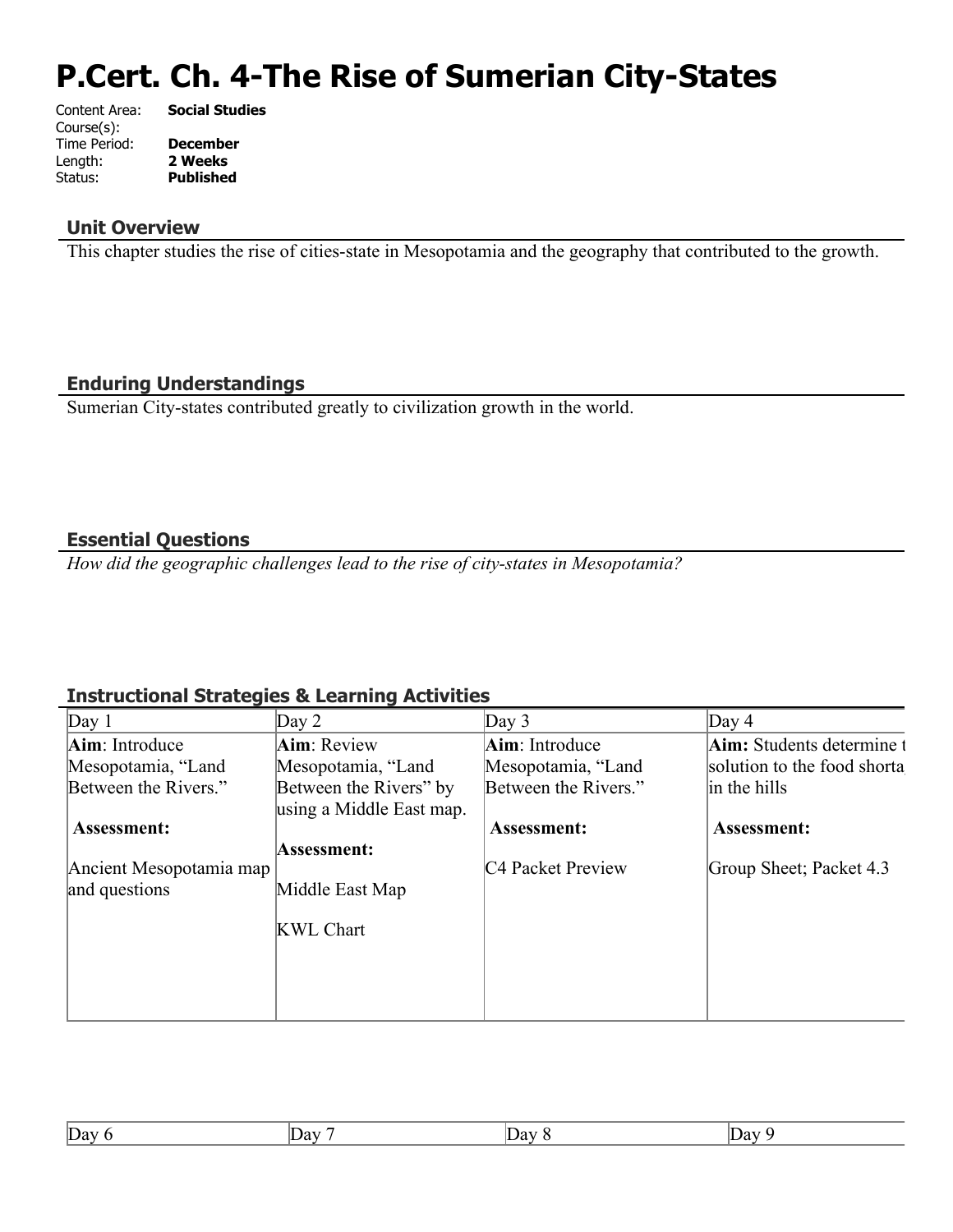| Aim: Students determine the Aim: Students determine       |                                       | Aim: Students complete a                              | <b>Aim:</b> Test on Chapter |
|-----------------------------------------------------------|---------------------------------------|-------------------------------------------------------|-----------------------------|
| solution to irrigation canal<br>near the Euphrates River. | the solution to an attacking<br>army. | flowchart to determine the<br>problem-solution to the | Examine the Origin Sto      |
|                                                           |                                       | development of city-states.                           | from Sumer                  |
| <b>Assessment:</b>                                        | <b>Assessment:</b>                    |                                                       |                             |
| Group Sheet; Packet 4.5                                   | Group Sheet; Packet 4.6               | <b>Assessment:</b>                                    | <b>Assessment:</b>          |
|                                                           |                                       | Flowchart; Matrix review                              | $C4$ Test                   |
|                                                           |                                       |                                                       |                             |
|                                                           |                                       |                                                       |                             |
|                                                           |                                       |                                                       |                             |
|                                                           |                                       |                                                       |                             |

#### **Integration of 21st Century Themes and Careeer Exploration**

Cooperative Groups

| CRP.K-12.CRP2.1  | Career-ready individuals readily access and use the knowledge and skills acquired through<br>experience and education to be more productive. They make connections between<br>abstract concepts with real-world applications, and they make correct insights about when<br>it is appropriate to apply the use of an academic skill in a workplace situation.                                                                                                                                                                                                                                                                                                                      |
|------------------|-----------------------------------------------------------------------------------------------------------------------------------------------------------------------------------------------------------------------------------------------------------------------------------------------------------------------------------------------------------------------------------------------------------------------------------------------------------------------------------------------------------------------------------------------------------------------------------------------------------------------------------------------------------------------------------|
| CRP.K-12.CRP1.1  | Career-ready individuals understand the obligations and responsibilities of being a<br>member of a community, and they demonstrate this understanding every day through<br>their interactions with others. They are conscientious of the impacts of their decisions on<br>others and the environment around them. They think about the near-term and long-term<br>consequences of their actions and seek to act in ways that contribute to the betterment of<br>their teams, families, community and workplace. They are reliable and consistent in going<br>beyond the minimum expectation and in participating in activities that serve the greater<br>good.                    |
| CRP.K-12.CRP8.1  | Career-ready individuals readily recognize problems in the workplace, understand the<br>nature of the problem, and devise effective plans to solve the problem. They are aware of<br>problems when they occur and take action quickly to address the problem; they<br>thoughtfully investigate the root cause of the problem prior to introducing solutions. They<br>carefully consider the options to solve the problem. Once a solution is agreed upon, they<br>follow through to ensure the problem is solved, whether through their own actions or the<br>actions of others.                                                                                                  |
| CRP.K-12.CRP4.1  | Career-ready individuals communicate thoughts, ideas, and action plans with clarity,<br>whether using written, verbal, and/or visual methods. They communicate in the workplace<br>with clarity and purpose to make maximum use of their own and others' time. They are<br>excellent writers; they master conventions, word choice, and organization, and use<br>effective tone and presentation skills to articulate ideas. They are skilled at interacting<br>with others; they are active listeners and speak clearly and with purpose. Career-ready<br>individuals think about the audience for their communication and prepare accordingly to<br>ensure the desired outcome. |
| CRP.K-12.CRP12.1 | Career-ready individuals positively contribute to every team, whether formal or informal.<br>They apply an awareness of cultural difference to avoid barriers to productive and positive<br>interaction. They find ways to increase the engagement and contribution of all team<br>members. They plan and facilitate effective team meetings.                                                                                                                                                                                                                                                                                                                                     |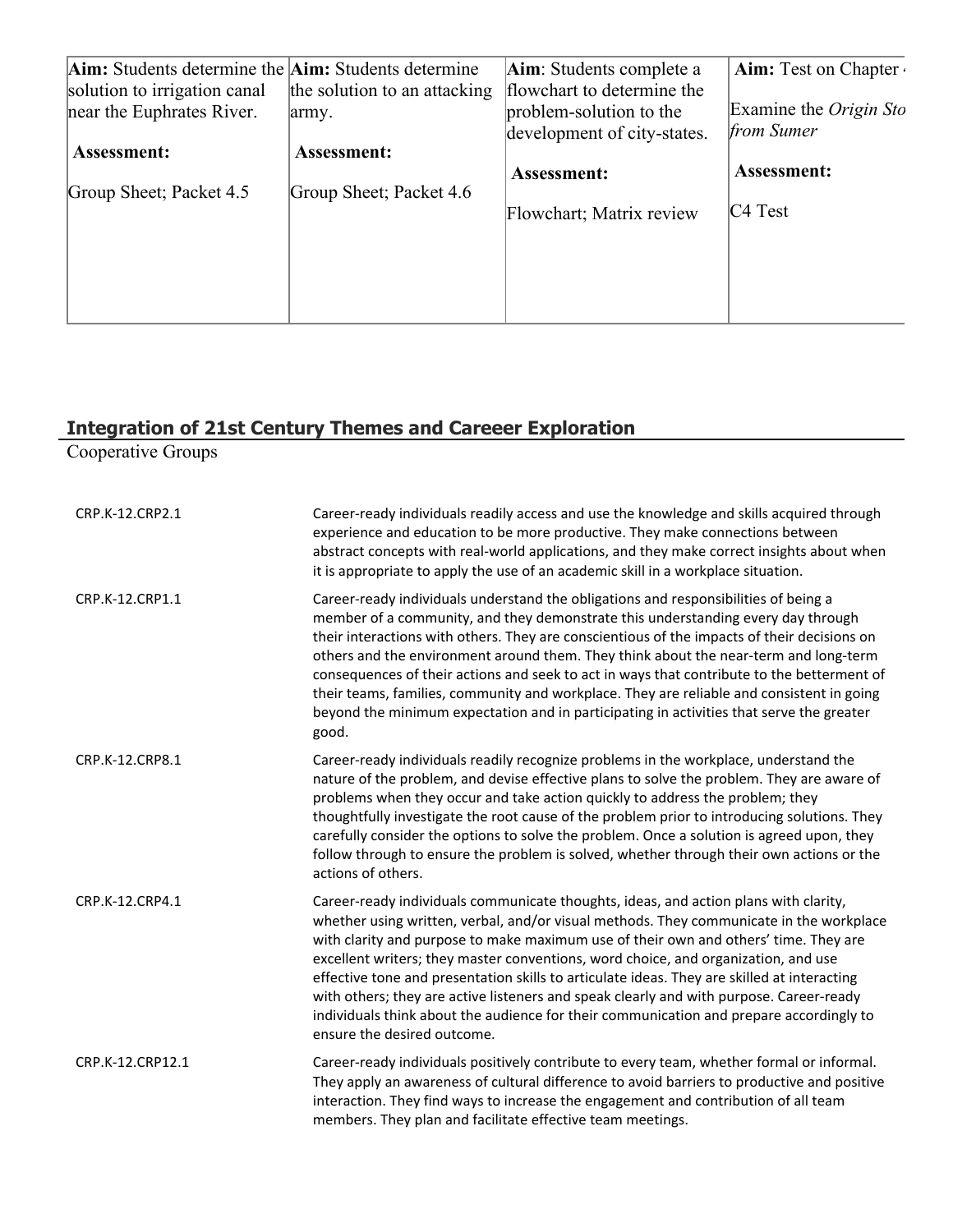Online textbook and features

| TECH.8.1.8 | Educational Technology: All students will use digital tools to access, manage, evaluate, and |
|------------|----------------------------------------------------------------------------------------------|
|            | synthesize information in order to solve problems individually and collaborate and to        |
|            | create and communicate knowledge.                                                            |

#### **Interdisciplinary Connections**

| CCSS.ELA-Literacy.RH.6-8.1  | Cite specific textual evidence to support analysis of primary and secondary sources.                                                                  |
|-----------------------------|-------------------------------------------------------------------------------------------------------------------------------------------------------|
| CCSS.ELA-Literacy.RH.6-8.4  | Determine the meaning of words and phrases as they are used in a text, including<br>vocabulary specific to domains related to history/social studies. |
| CCSS.ELA-Literacy.RH.6-8.7  | Integrate visual information (e.g., in charts, graphs, photographs, videos, or maps) with<br>other information in print and digital texts.            |
| CCSS.ELA-Literacy.RH.6-8.10 | By the end of grade 8, read and comprehend history/social studies texts in the grades 6-8<br>text complexity band independently and proficiently.     |

# **Differentiation**

#### **Break Up the Reading**

 For Section 2, have students read the first two paragraphs and complete the corresponding Reading Notes. Debrief as a class. Summarize aloud the bullet points in the third paragraph of Section 2. Then tell students that, during the activity, they will learn more about the problems Mesopotamians faced.

 For Sections 3-6, have students read the first few paragraphs in each section and then turn to the Reading Notes to complete the prompts in the "Problem" boxes. Debrief as a class. Have students finish reading each section in their books and then turn to the Reading Notes to complete the prompts in the "Solution" boxes.

For Section 7, create an overhead transparency of the flowchart and model the Reading Notes. Read aloud the first paragraph of Section 7 in the student text. Tell students that the flowchart will help answer the Essential Question: *How did geographic challenges lead to the rise of city-states in Mesopotamia?* Read aloud the first two sentences of the second paragraph and fill in the first two boxes of the flowchart as a class. Then tell students to finish reading Section 7 and complete the rest of the flowchart.

#### **Provide Reading Notes Assistance**

Use Guide to Reading Notes 4 to give students the answers to the written questions for Sections 2-6. For Section 2, students will circle and explain the geographic characteristic that might pose the biggest challenge to people living in Mesopotamia. For Sections 3-6, students will create pictures for each problem and solution, using the provided summaries for guidance. For Section 7, create an overhead transparency of the Reading Notes and fill in the flowchart as a class.

Advanced Learners: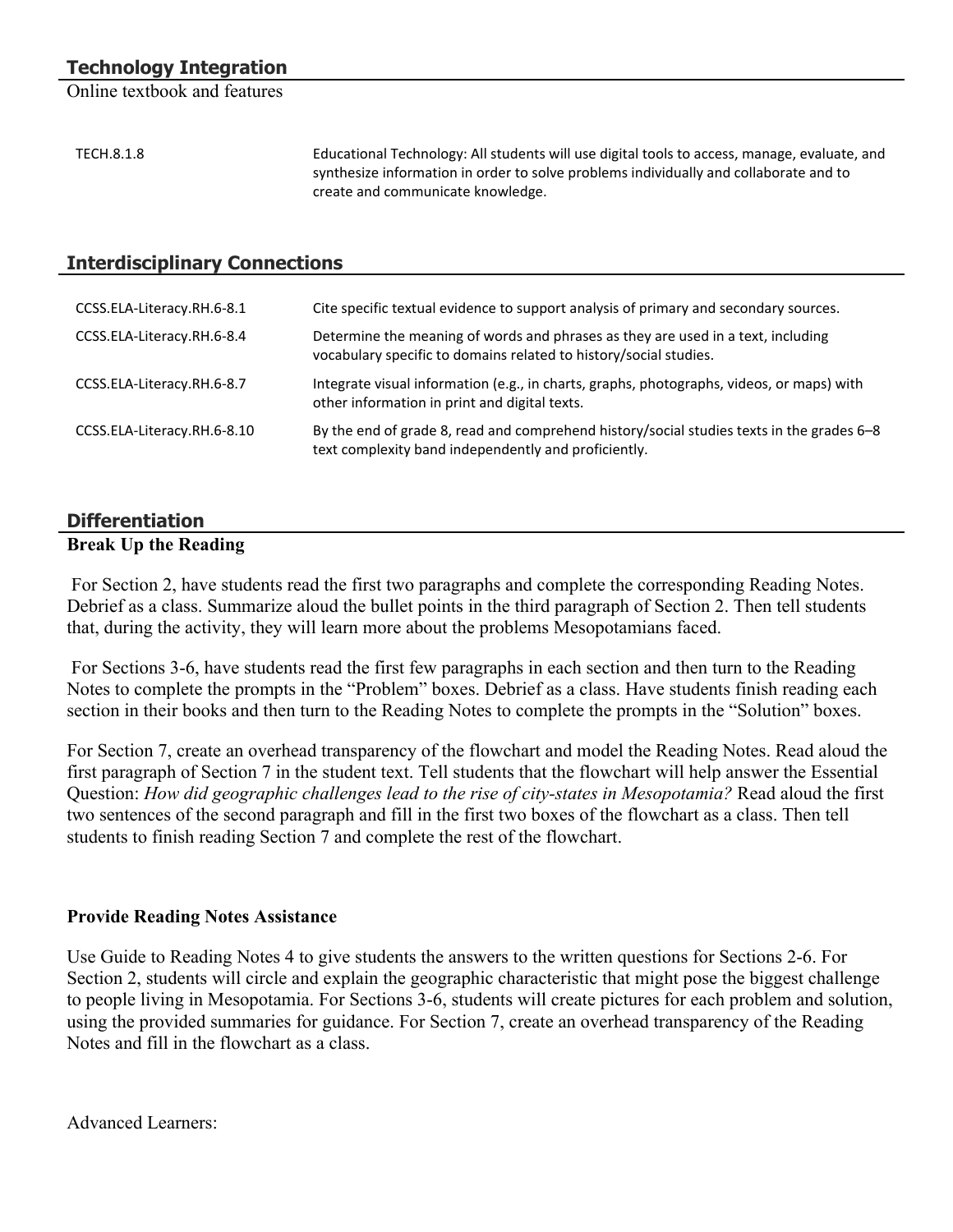#### **Offer an Alternative Processing** Activity

Offer a written Argumentative/Persuasive essay (graphic organizer) as an alternative to the Processing activity. Ask students to suppose that a group of Sumerian citizens is very upset by the decision to build walls and moats around their cities. The group feels that this system will be too costly to build and maintain. Also, these citizens do not like the idea of being isolated from the nearby farms and animals. Have students write an essay in which they argue for the necessity of these walls. In their essay, they should define the problem clearly (give the reasons the walls are needed) and propose a solution. Completion of graphic organizer will suffice for essay at this point in time.

#### **Modifications & Accommodations**

IEP modifications and differentiation as listed above

#### **Benchmark Assessments**

Sentence construction; map analysis; flowchart analysis

## **Formative Assessments**

Imbedded assignments as listed above

#### **Summative Assessments**

Quizzes and challenges as listed above.

## **Instructional Materials**

See materials listed in losson plans.